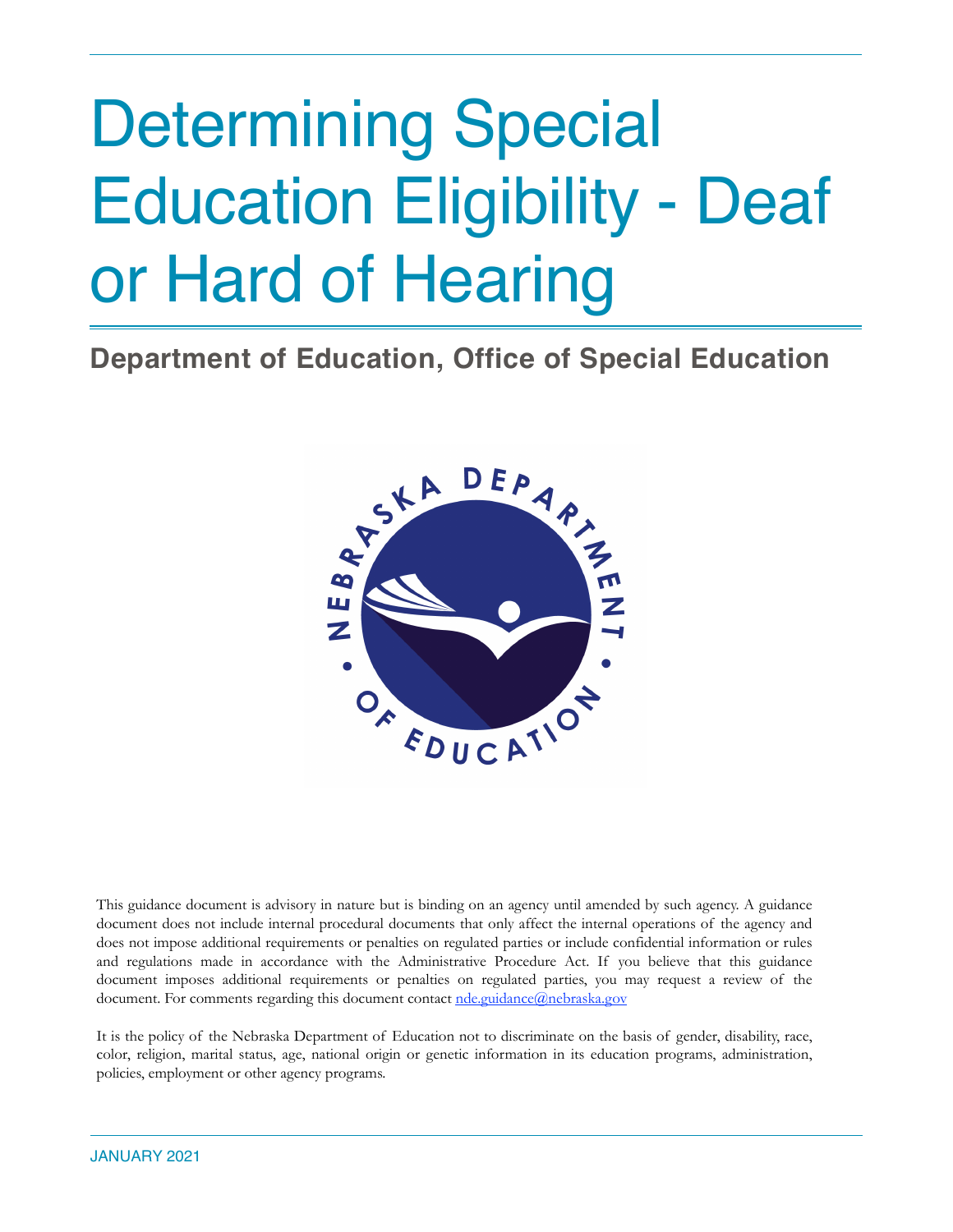# **Introduction**

These eligibility guidelines were written to provide parents, teachers, special education personnel, administrators, and other professionals' information on the identification, verification, and determination of eligibility for special education services for children who have a hearing loss.

This category of children has been defined by both federal and state regulations. A three-part eligibility requirement for a child to be identified as a child who is Deaf/ Hard of Hearing (D/HH), is as follows:

- Meet the eligibility criteria (92 NAC 51.006);
- Documentation of adverse effect on educational performance;
- Determination that a need for special education is evident.

# **State Definition**

Deaf or Hard of Hearing (D/HH) -To qualify for special education services in the category of Deaf or Hard of Hearing (D/HH), a child must have impairment in hearing which: is so severe that the child is impaired in processing linguistic information through hearing with or without amplification, or is permanent or fluctuating, and adversely affects the child's development or educational performance.

This term combines the state definition of "deaf" contained in Nebraska Rev. Stat. 79-1118.01(4), the state definition of "hard of hearing" 79-1118.01(7), the federal definition of "deafness" in 34 CFR 300.8(c)(3), and the federal definition of "hearing impairment" in 34 CFR 300.8(c)(5).

Throughout this document the term deaf or hard of hearing (D/HH) will be used. Nebraska also extends its definition to include permanent and fluctuating losses and recognizes that these losses may have adverse effects on development, as well as educational performance. In those respects, Nebraska has created more flexibility in identifying and serving children with hearing loss.

Under the state definition, any child with a hearing loss, regardless of type, degree, configuration, etiology, or permanency of the loss may be eligible for special education services. The initial task of the Multidisciplinary Evaluation Team (MDT) and the continuing task of the Individual Family Service Plan (IFSP) and Individualized Educational Program (IEP) teams are to determine if the hearing loss has adverse effects on the child's development or educational performance.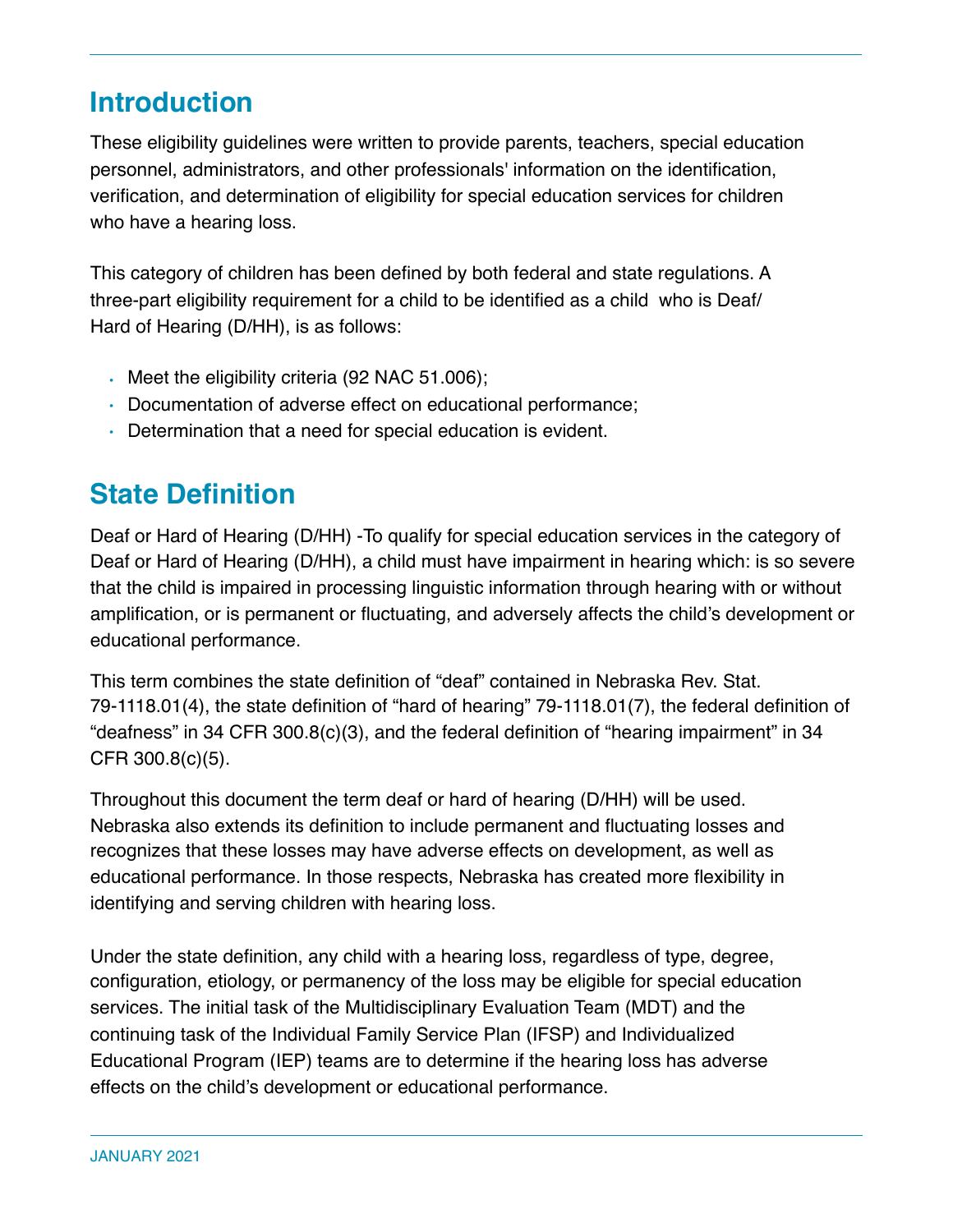# **Section 1: MULTIDISCIPLINARY EVALUATION (MDT) CONSIDERATIONS**

The Multidisciplinary Team (MDT) should include at least the following members:

- $\cdot$  The child's parent(s);
- The child's teacher or teacher qualified to teach the child's specific age;
- An educator endorsed to teach a child who is Deaf or Hard of Hearing (D/HH);
- A speech-language pathologist;
- A school district administrator or designated representative.

In addition, the MDT should consider the following team members:

• An audiologist or an individual qualified to interpret the results of the audiological report

# **Section 2: GUIDELINES**

In order for a child to be determined eligible as a child who is Deaf or Hard of Hearing (D/HH), the evaluation should include:

- A written report, with diagnostic documentation, signed by a licensed or certified audiologist verifying a unilateral or bilateral hearing loss based on a current audiological evaluation.
- The analysis and documentation of the adverse effect the impairment has or can be expected to have on the development or educational performance of the child in at least one of the following areas:
	- Effective communication;
	- Expressive or receptive language development;
	- Speech reception or production;
	- Academic and vocational performance;
	- Cognitive ability;
	- Social or emotional competence;
	- Adaptive behavior skills; or
	- Result in a social/behavioral disability.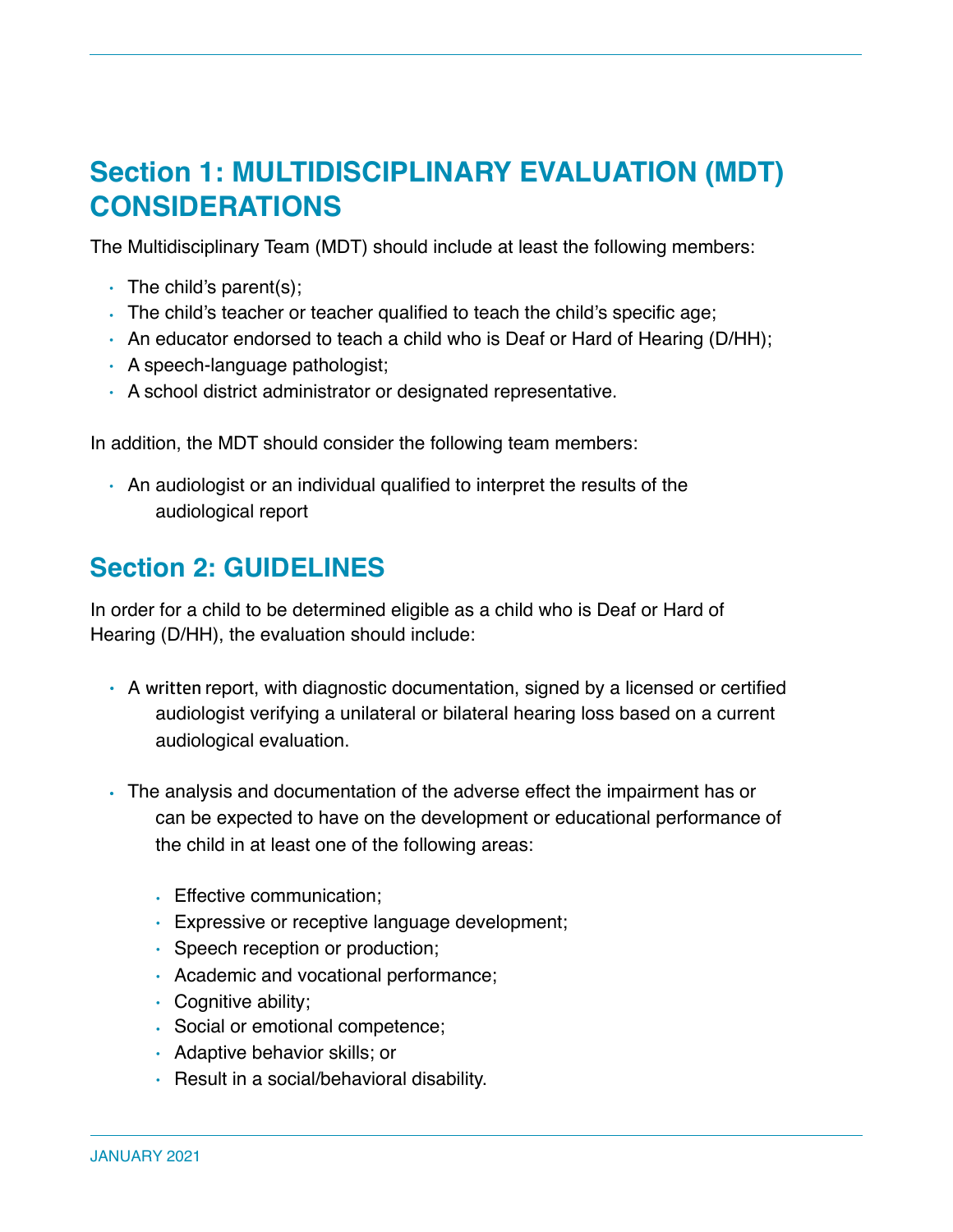Children who are deaf or hard of hearing represent a heterogeneous group. Communication preferences and uses by the parents, child, and family must be considered when planning and conducting assessments/evaluations to determine the child's present level of functioning, development, or progress in acquiring and using language.

## **Implications for Assessment/Evaluation:**

In observing, assessing, and evaluating the child's communication abilities/levels, the following factors related to the communication modality of the child must be considered:

- 1. Communication mode(s) used by the child (and parents);
- 2. Sophistication of language used by child and partners (parents, siblings, teachers, and peers) in the preferred communication mode(s);
- 3. Communication and language used with and by the child and interacting partners in various environments (e.g., home, school, playground, etc.);
- 4. Amount of exposure/access to and use of language in the chosen communication mode(s).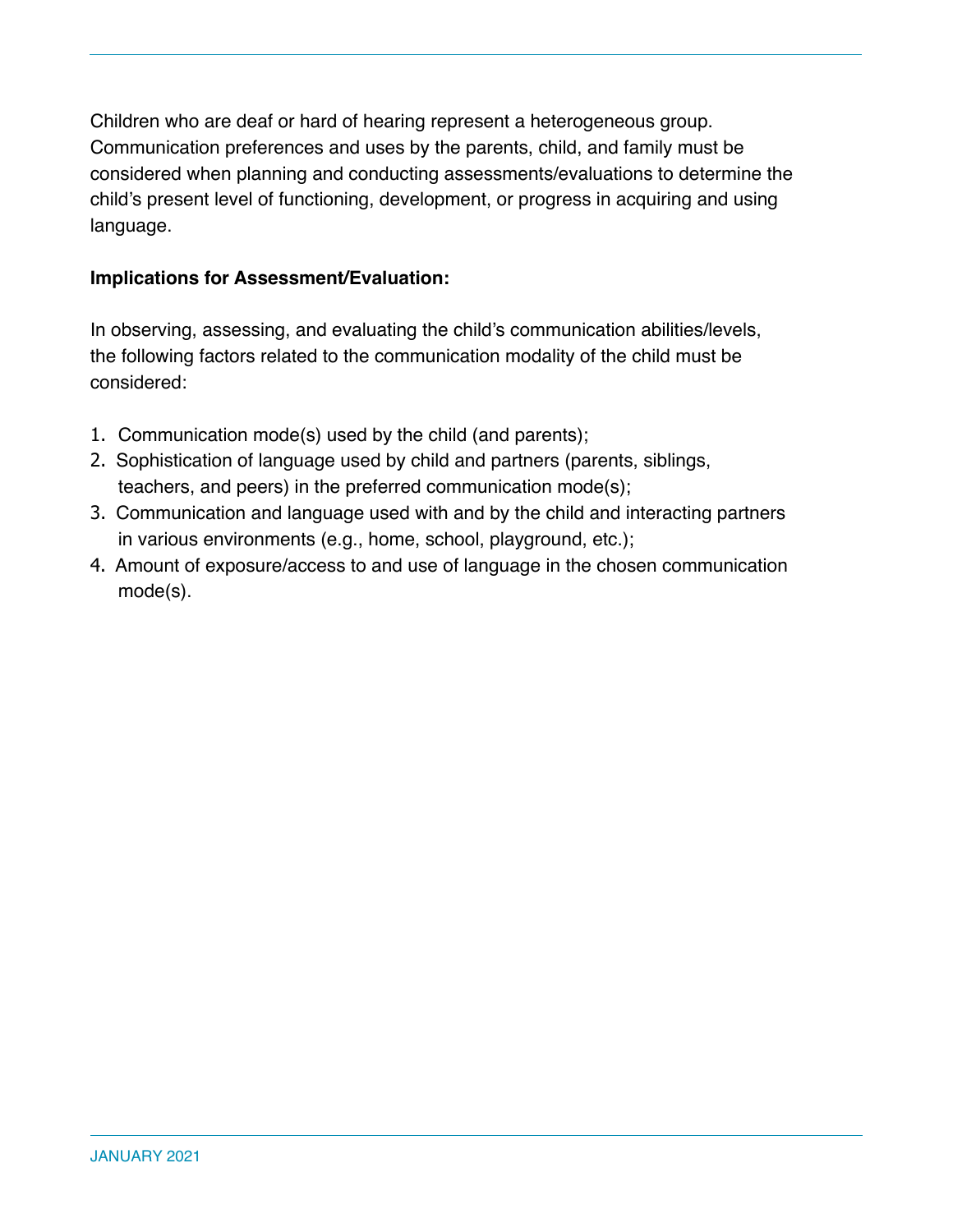# **Section 3: PROCEDURES TO DETERMINE ADVERSE EFFECT ON DEVELOPMENT/EDUCATIONAL PERFORMANCE**

## **FACTORS TO CONSIDER**

Many factors must be considered in determining if a hearing loss is causing or can be expected to produce significant delays in the child's development or educational performance. These factors include, but are not limited to:

- ‣ Type, degree, and configuration of the hearing loss
- ‣ Cause (if known)
- ‣ Nature/status (permanent, fluctuation, etc.)
- ‣ Age of onset
- ‣ Age of identification
- ‣ Current age
- ‣ Amplification history
- $\rightarrow$  Intervention history and response
- ‣ Communication modes used by parents, child, and family

determine which condition is the primary cause of the need.

- ‣ Language exposure/access and use
- ‣ Relevant family/medical history
- ‣ Current education placement (communication, language, academic, socialemotional)
- ‣ Postsecondary/transition needs
- ‣ Social/emotional skills
- ‣ Adaptive behaviors

Examination of each of these factors may lead to additional considerations. Audiologists, teachers of the Deaf/Hard of Hearing (D/HH), and speech-language pathologists (SLP) are the primary professionals who can determine how these factors may impact the child. Parents, medical professionals, classroom teachers, and the child him/herself can also provide information important in determining the impact of the hearing loss. When concomitant learning or developmental needs exist, the team must

The MDT must determine whether the adverse effects on communication, language, educational performance, or social competence are primarily a result of the hearing loss.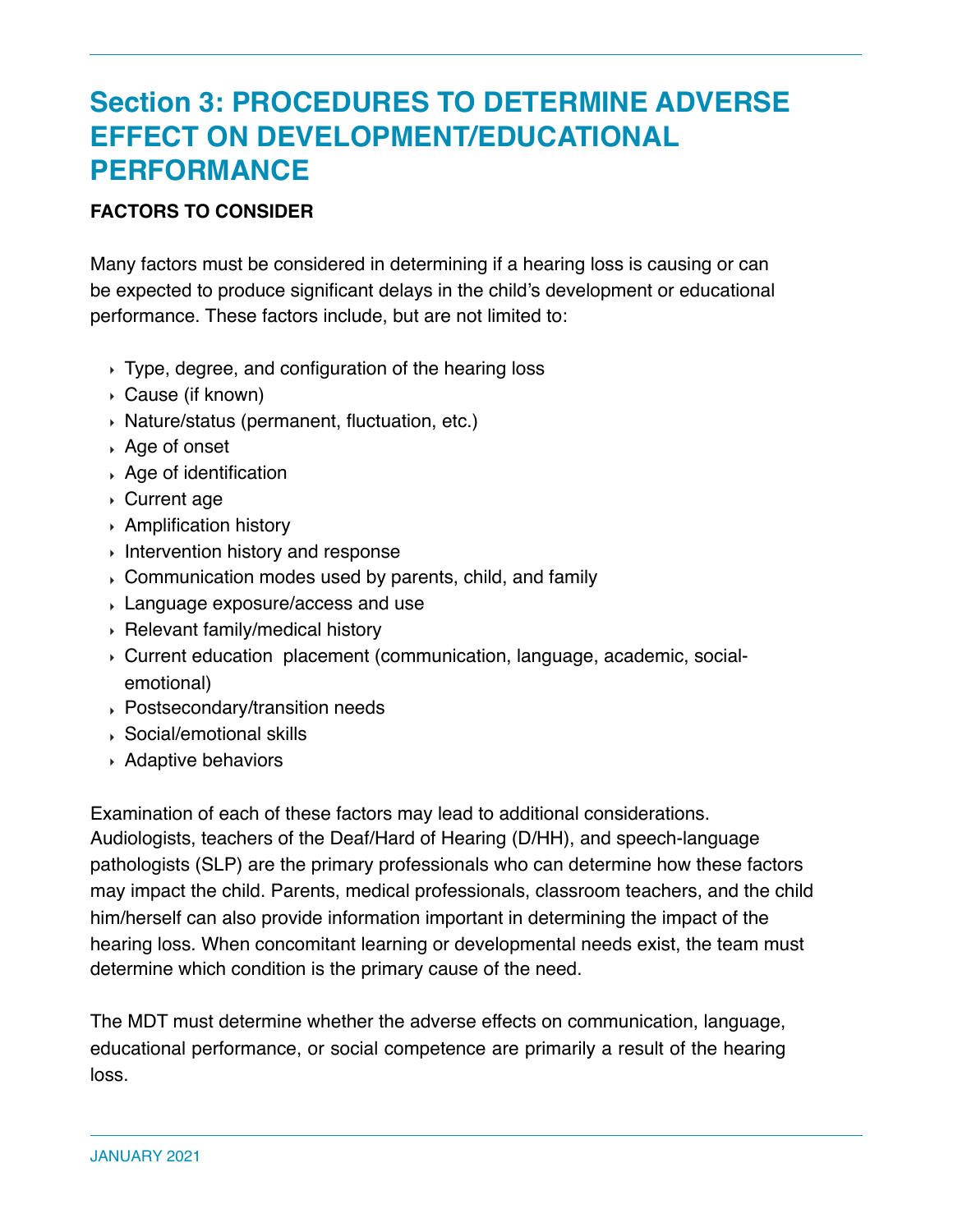The following questions are to guide documentation and determination of whether the disability has an adverse effect on the child's developmental/educational performance.

## **Effective signed, spoken, or written communication**

Turn taking

- Does the child only ask and answer questions or does he/she contribute to a conversation?
- Does the child ask questions in class at the appropriate times?
- Does the child initiate and terminate a conversation?
- Does the child understand and respond to signals (verbal, signed, and/or body language) by multiple communication partner(s)?
- Does the Child know how to respond to signals by a communication partner?

Maintaining Interaction

- Does the child stay on topic?
- Does the child appropriately transition to a new topic?
- Does the child maintain a conversation by adding related information?

Register (any of the varieties of a language that the child uses in a particular social context)

- Doest the child use appropriate register for the communication situation?
- Does the Child adjust his/her register appropriately for the communication situation?

## **Expressive or receptive language development**

**Vocabulary** 

- Does the child comprehend and use vocabulary appropriate for his/her age/grade level in:
	- General vocabulary?
	- Content specific vocabulary?
	- Figurative language?

#### Functional Language

- Does the child tell a story?
- Does the child understand and use narrative discourse?
- Does the child ask questions to get his/her needs met?
- Does the child follow simple commands?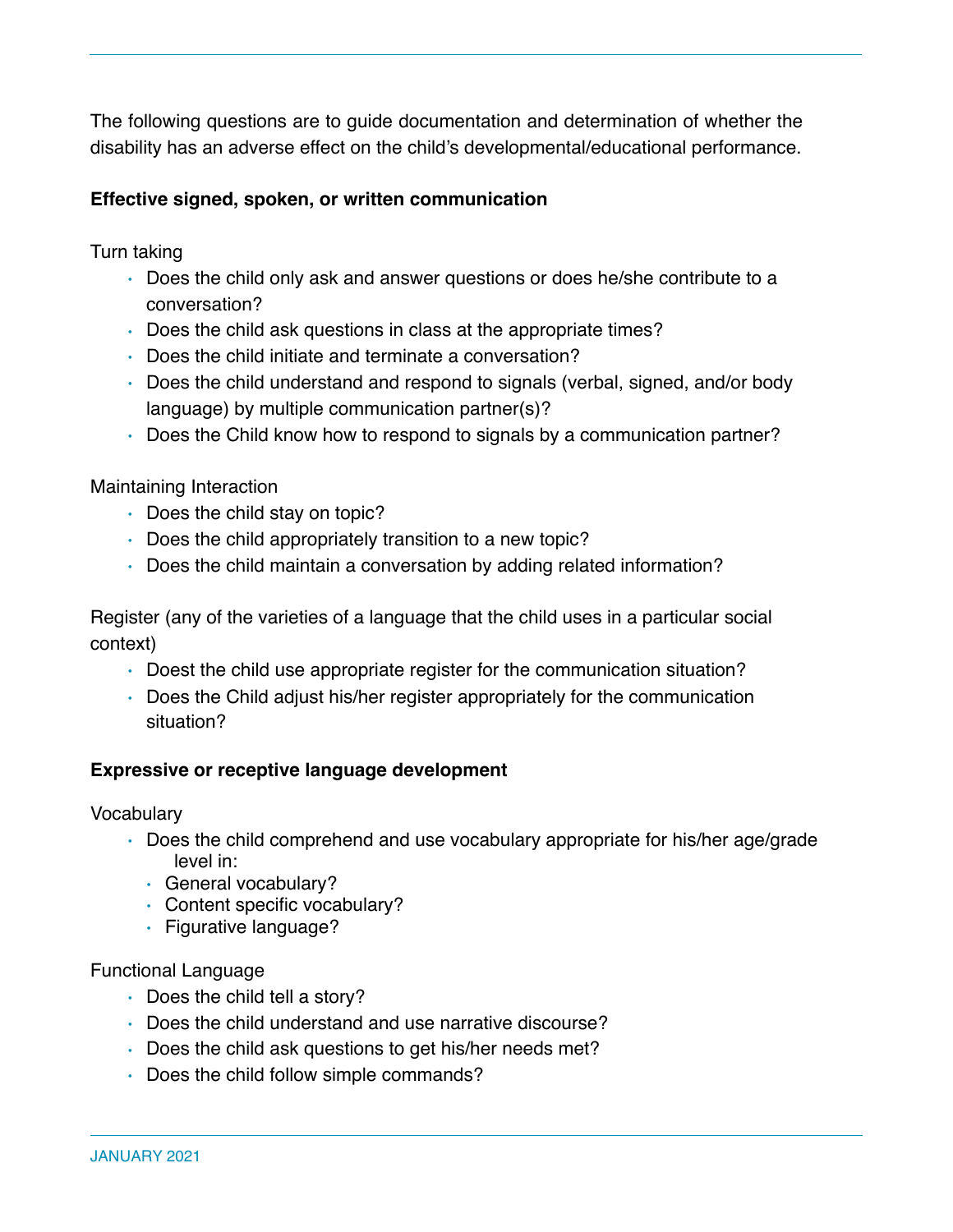- Does the chid answer basic questions?
- Does the child code with to match the modality of the communication partner?

### Academic Language

- Does the child understand and use language with embedded concepts?
- Does the child understand and use the language of directions (describe, explain, compare, etc.)?
- Does the child follow multiple step directions?
- Does the child understand and use expository text structures?

#### **Speech reception or production**

Reception

- Phonemic/phonological awareness
	- Does the child have the ability to process individual sounds?

Speechreading

• Is the child skilled at speechreading?

Production/Articulation

- Does the child use speech that is intelligible to an unfamiliar listener?
- Does the child use appropriate prosodic features in:
	- Inflection?
	- Rate?
- Does the child have oral motor problems?
- Is the child's speech production age appropriate?

Pre-academic

• Is the child meeting age appropriate milestones?

#### **Cognition**

Critical Thinking/Judgement

• Does the child compare/contrast, analyze, categorize, differentiate when interpreting data or information

Attention/Focus

- Does the child focus on tasks in which they are involved?
- Does the child follow multiple directions?
- Does the child continue to focus on tasks when distractions are present?

Problem Solving

• Does a child come up with multiple solutions to a problem?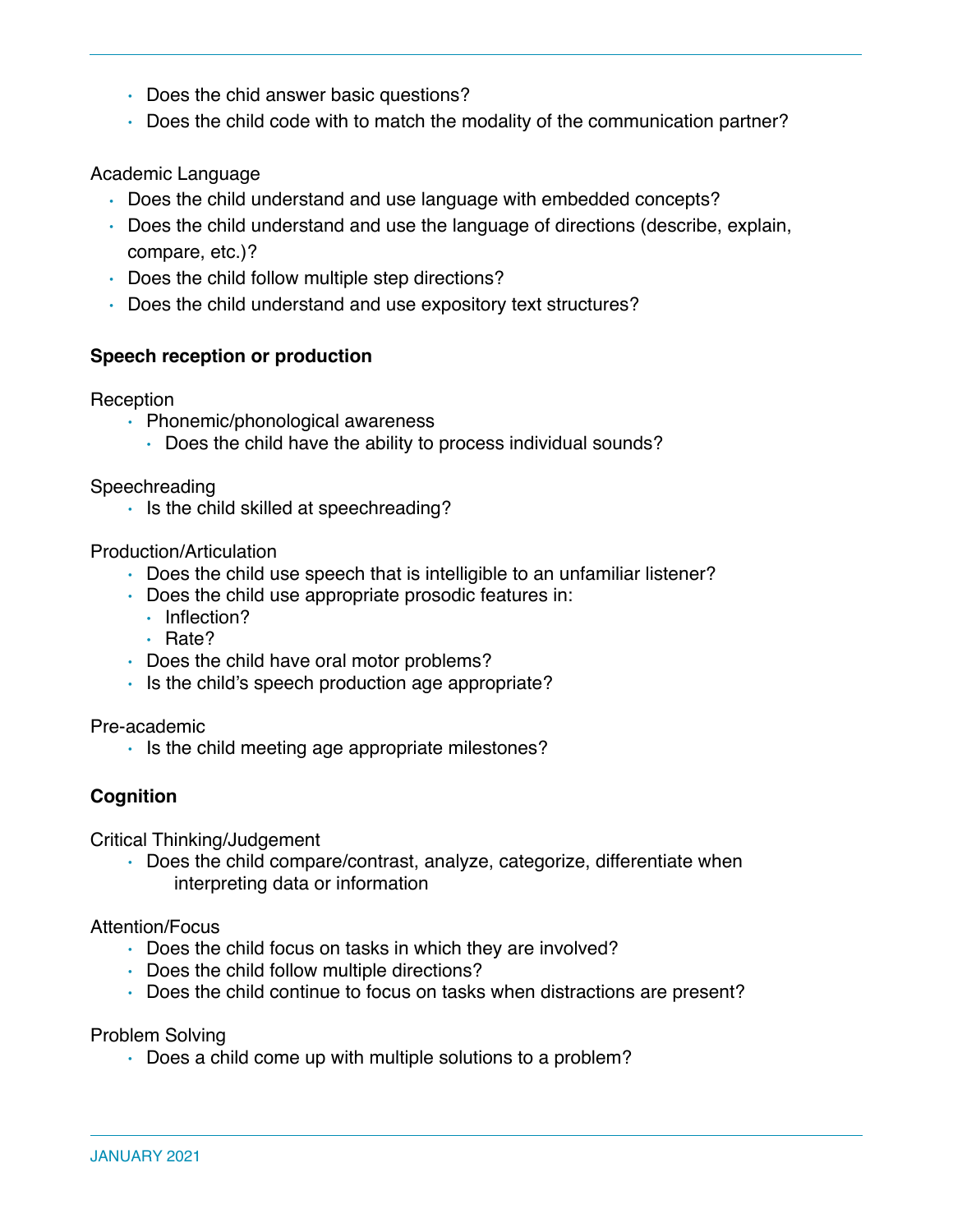Decision Making

• Does a child consider the possible consequences and make good choices/ decisions?

#### **Academic or vocational performance**

Academic

- Does the child meet district standards (outcomes) for his/her grade level?
- Does the child's progress reflect his/her ability levels?

#### Reading:

- Does the child have the perceptual, conceptual, and linguistic base to support the reading process?
- Does the child interpret meaning from print (pictures, words, graphs)?
- Does the child decode printed materials accurately and fluently?
- Does the child use contextual cues to help him/her understand passages?
- Does the child interpret literature?
- Does the child identify the components of a variety of literary genre
- Does the child respond correctly to basic questions about a passage
- Does the child apply reading skills to acquire information from print?

#### Math:

- Does the child understand mathematical concepts and processes in:
	- Concept of Number?
	- Mathematical language?
	- Mathematical reasoning?
	- Mathematical relationships?
- Does the child apply the fundamentals of math to everyday life?
- Does the child organize and interpret graph representations of data (charts, bar graphs, pie-graphs, etc.)?
- Does the child understand patterns that describe mathematical relationships?

#### Written Language:

- Consider the following areas:
	- Idea development
	- Organization
	- Word choice
	- Voice
	- Sentence fluency
	- Conventions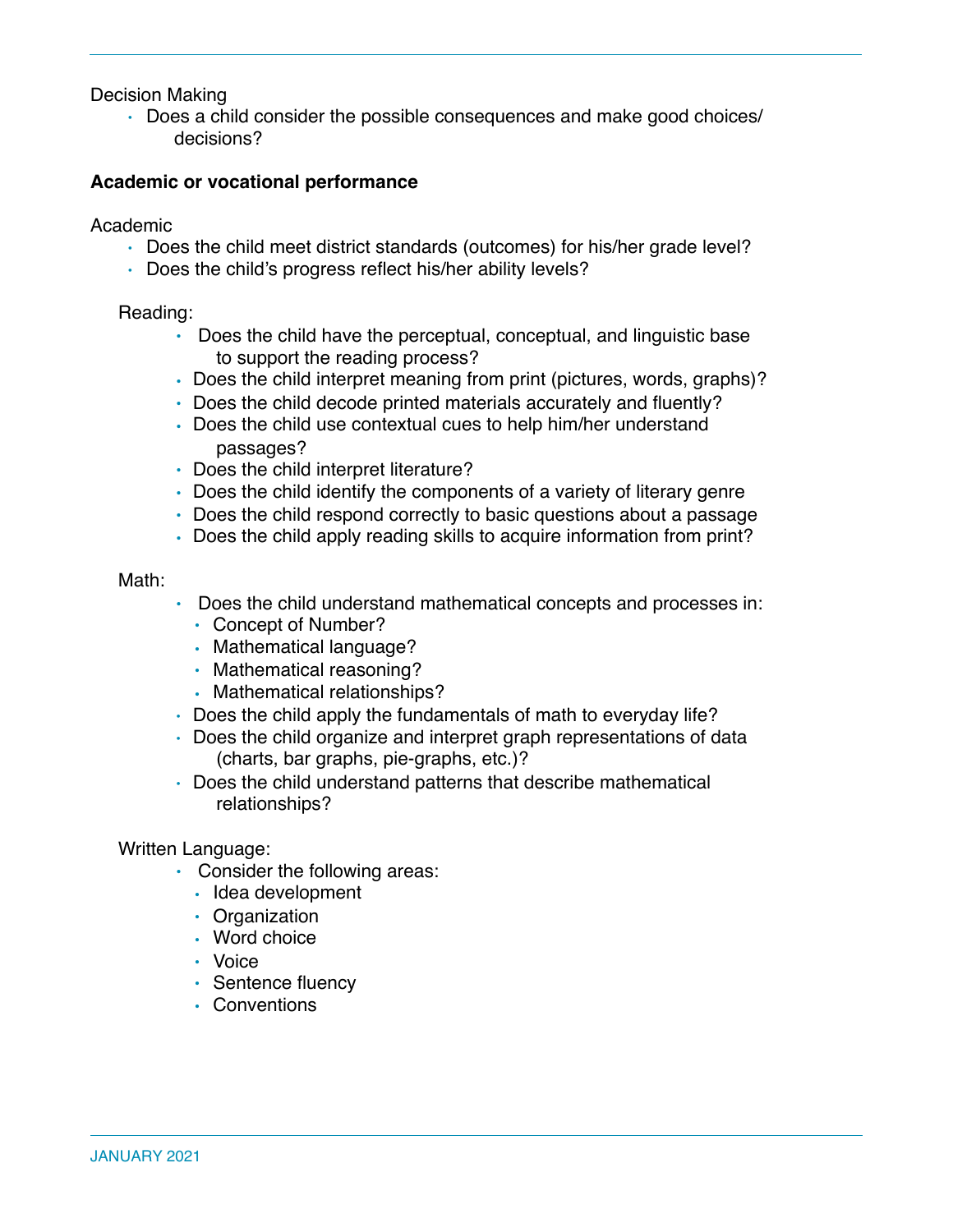Vocational

- Does the child have communication skills required to obtain and maintain employment?
- Does the child advocate for him/herself?

## **Social or Emotional Competence**

Independent/Self Advocacy Skills

- Does the child function independently in social situations?
- Does the child communicate to get his/her educational needs met?
	- Does he/she ask for clarification when needed?
	- Does he/she ask for preferential seating when needed?
- Does he/she use assistive devices appropriately?
- Does the child accept responsibility for his/her own actions?

#### Self-esteem

- Is the child's self-esteem affected by his/her hearing loss?
- Does the child have appropriate relationships with peers that are deaf or hard of hearing?
- Does the child have appropriate relationships with typical hearing peers?
- Does the child have appropriate self-confidence?
- Does the child have problem solving skills?
- Is the child assertive?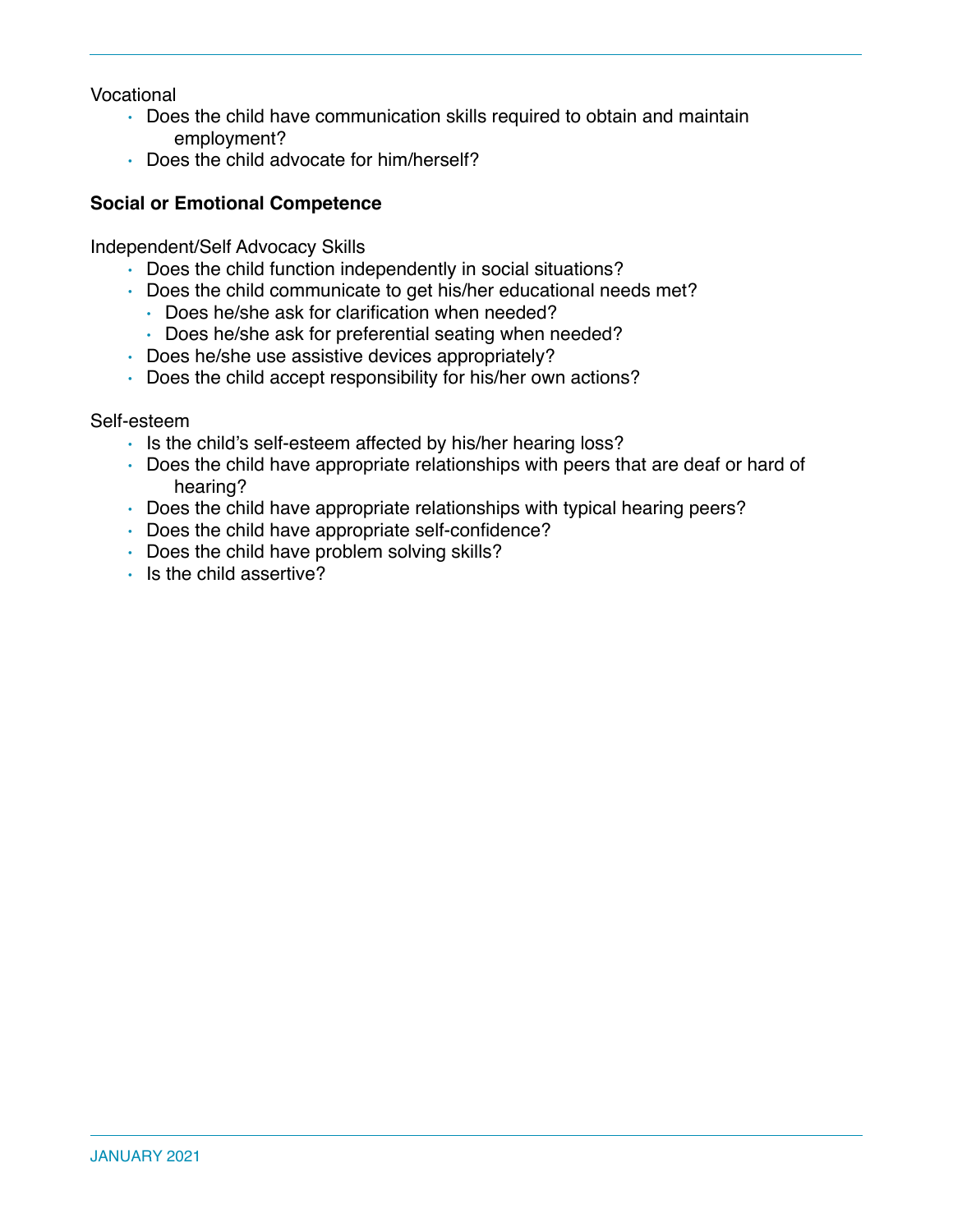# **Section 4: RELATED DEFINITIONS**

**Amplification –** Refers to a variety of devices or systems designed to enhance the sound signal, primarily speech, received by the individual who is deaf or hard of hearing (D/HH).

**Audiogram –** A graphic representation of thresholds of sensitivity to auditory stimuli.

**Audiological Evaluation –** A series of tests consisting of evaluations designed to determine the presence or absence of hearing loss for eligibility purposes. May include, but is not limited to:

- **Pure tone audiometry (air conduction/bone conduction):** threshold evaluation of hearing sensitivity designed to determine the amount, type, and configuration of hearing loss.
- **Acoustic Immittance Measurements:** a series of procedures primarily designed to objectively determine the integrity of the outer and middle ear mechanism. May include, but is not limited to, tympanometry, acoustic reflex testing, reflex decay, and physical volume measurements.
- **Speech reception and recognition:** measures of auditory function utilizing speech stimuli.
- **Otoacoustic Emissions Tests (OAE):** objective evaluation involving measurement of sound emitted from the ear linked in time to a stimulus and measured in the external ear canal. One of the two primary tests used with very young children and the difficult to test population.
- **Auditory Brainstem Response (ABR):** objective evaluation involving measurements of neurological activity in the brain in response to auditory stimuli.
- **Tympanometry:** A method of measuring the middle ear function. An abnormal tympanometry can indicate middle ear dysfunction (fluid in the middle ear due to otitis media, problems with the middle ear bones and muscles, and/or problems with the eardrum).

**Audiologist, licensed or certified –** An individual who holds a license to practice audiology in Nebraska, or a Nebraska Department of Education Endorsement in Educational Audiology.

**Cochlear Implant –** A small, complex, electronic device that is surgically placed under the skin behind the ear. A cochlear implant can help to provide a sense of sound to a person who is deaf or hard of hearing (D/HH).

**Current Audiogram –** An audiogram completed within the previous 12 months. In some instances it may be necessary to have more recent audiological information.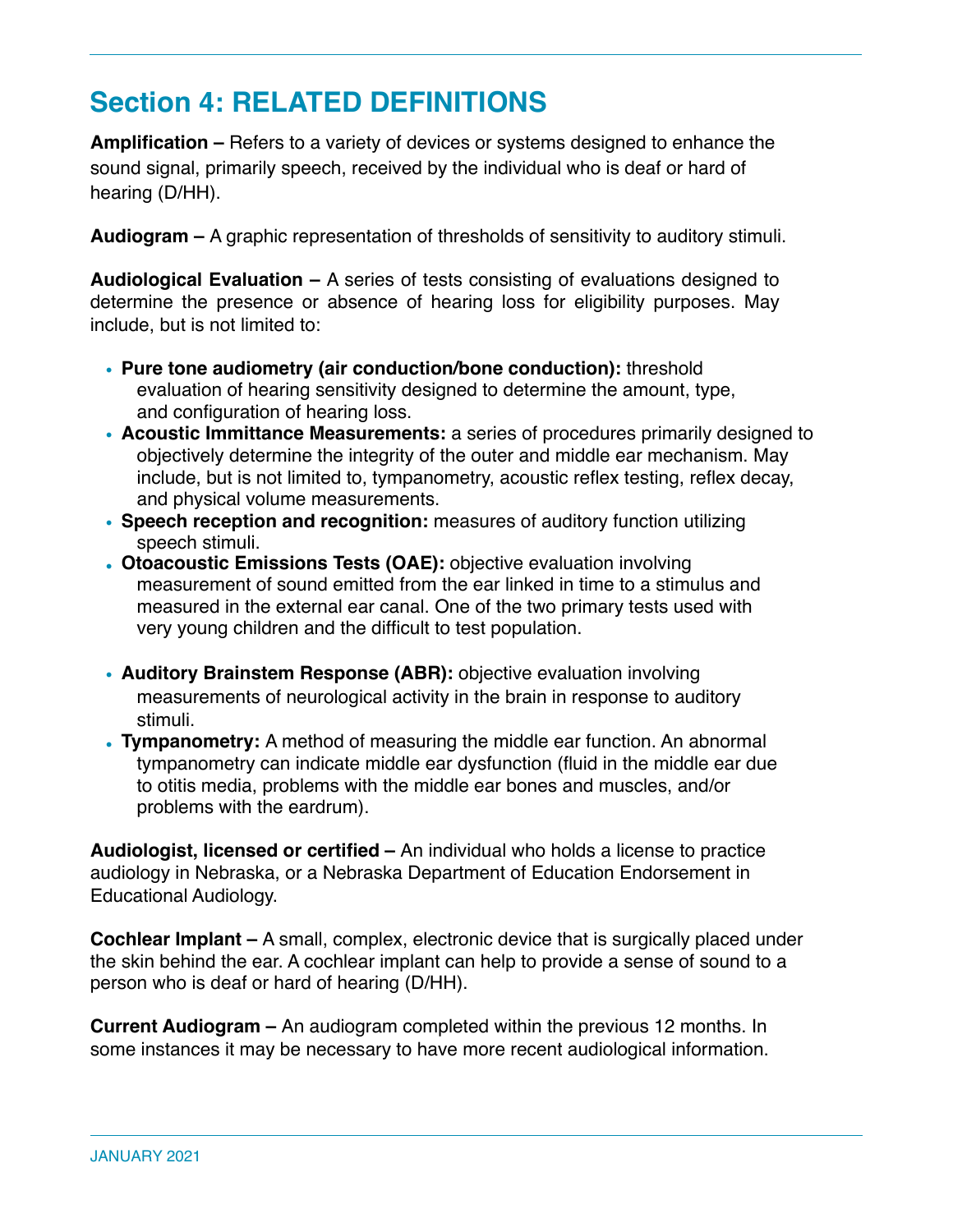**Diagnostic Documentation** – Testing results.

#### **Hearing Loss Types:**

- **Auditory neuropathy:** a condition of the auditory nerve with normal sensory function.
- **Conductive hearing loss:** a condition of the outer or middle ear that prevents sound from being carried to the inner ear. This type of hearing loss often can be medically treated.
- **Sensorineural hearing loss:** a condition of the inner ear (cochlea or auditory nerve is damaged or defective). This type of hearing loss is usually permanent.
- **Mixed hearing loss:** a condition involving both a conductive loss and a sensorineural hearing loss. In other words, there may be damage in the outer or middle ear and in the inner ear (cochlea) or auditory nerve.

#### **Hearing Loss Descriptors:**

- **Fluctuating hearing loss:** a hearing loss that varies over time.
- **Progressive hearing loss:** a hearing loss that becomes more severe over time.
- **Bilateral hearing loss:** a hearing loss existing in both ears.
- **Unilateral hearing loss:** a hearing loss existing in one ear only.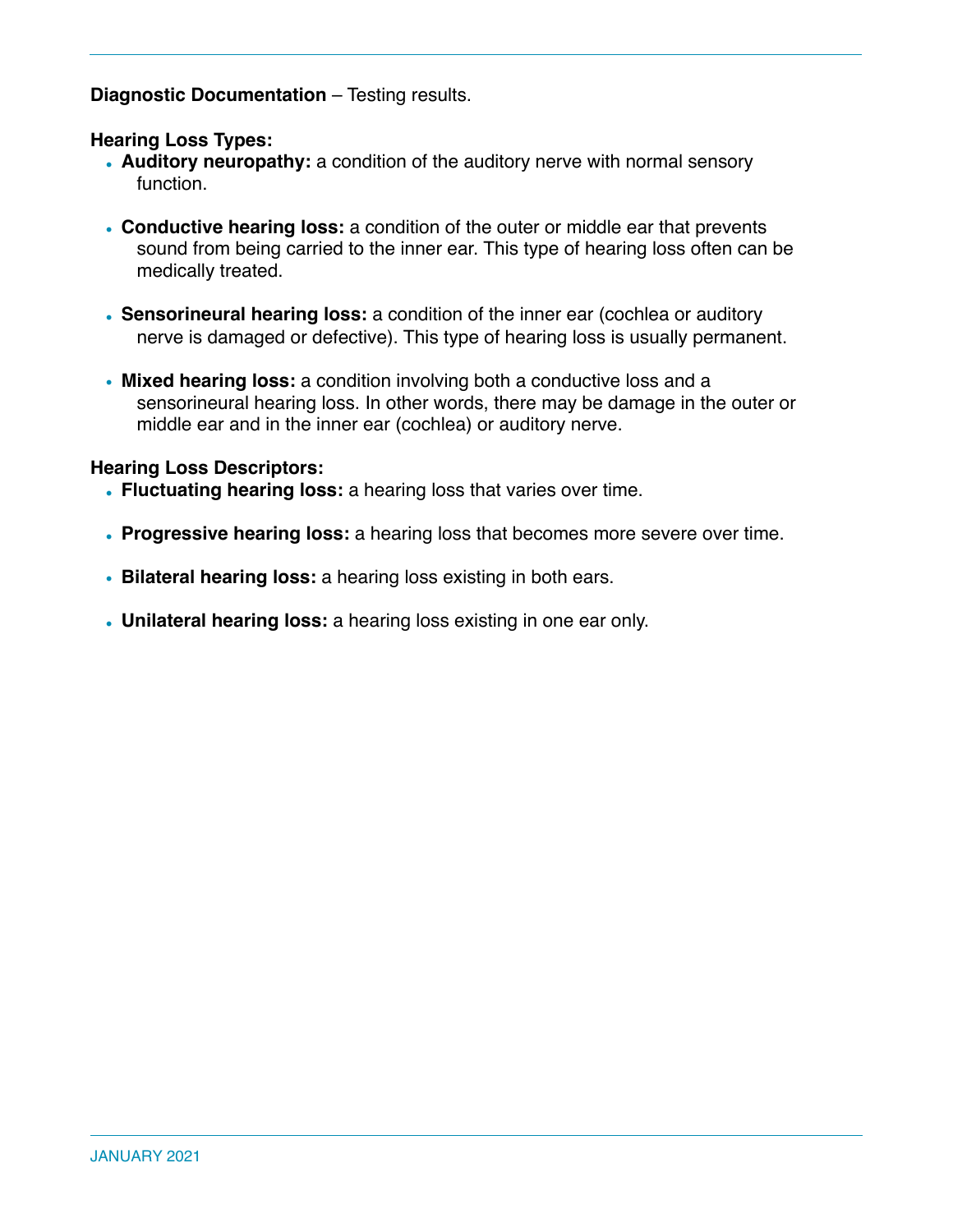# **Section 5: FREQUENTLY ASKED QUESTIONS**

# **1. Would a child who has a cochlear implant be identified as a child who is deaf or hard of hearing?**

A cochlear implant is an assistive hearing device. An audiological assessment of the child without the cochlear implant should be used for initial identification purposes. If the MDT determines the child meets other eligibility criteria, the child would be identified as a child who is deaf or hard of hearing

## **2. If a child has a history of middle ear infections, can the child be identified as a child who is deaf or hard of hearing?**

Yes, if the MDT determines that the child has residual hearing loss and meets other eligibility criteria.

## **3. Is an evaluation by a school psychologist required for a child to qualify as a child who is deaf or hard of hearing?**

Documentation is required of the adverse effects expected that the child's hearing loss has on the six areas described in Section 3 of the deaf or hard of hearing eligibility guidelines and suggested members of the MDT is located in section 3 of the eligibility guidelines.

## **4. Should the MDT request medical information from the child's physician/ audiologist?**

The Multidisciplinary Evaluation Team (MDT) should determine the information needed from physicians/audiologist. Medical information cannot be the sole factor to establish eligibility but should be one piece of information that the team uses to determine eligibility*.*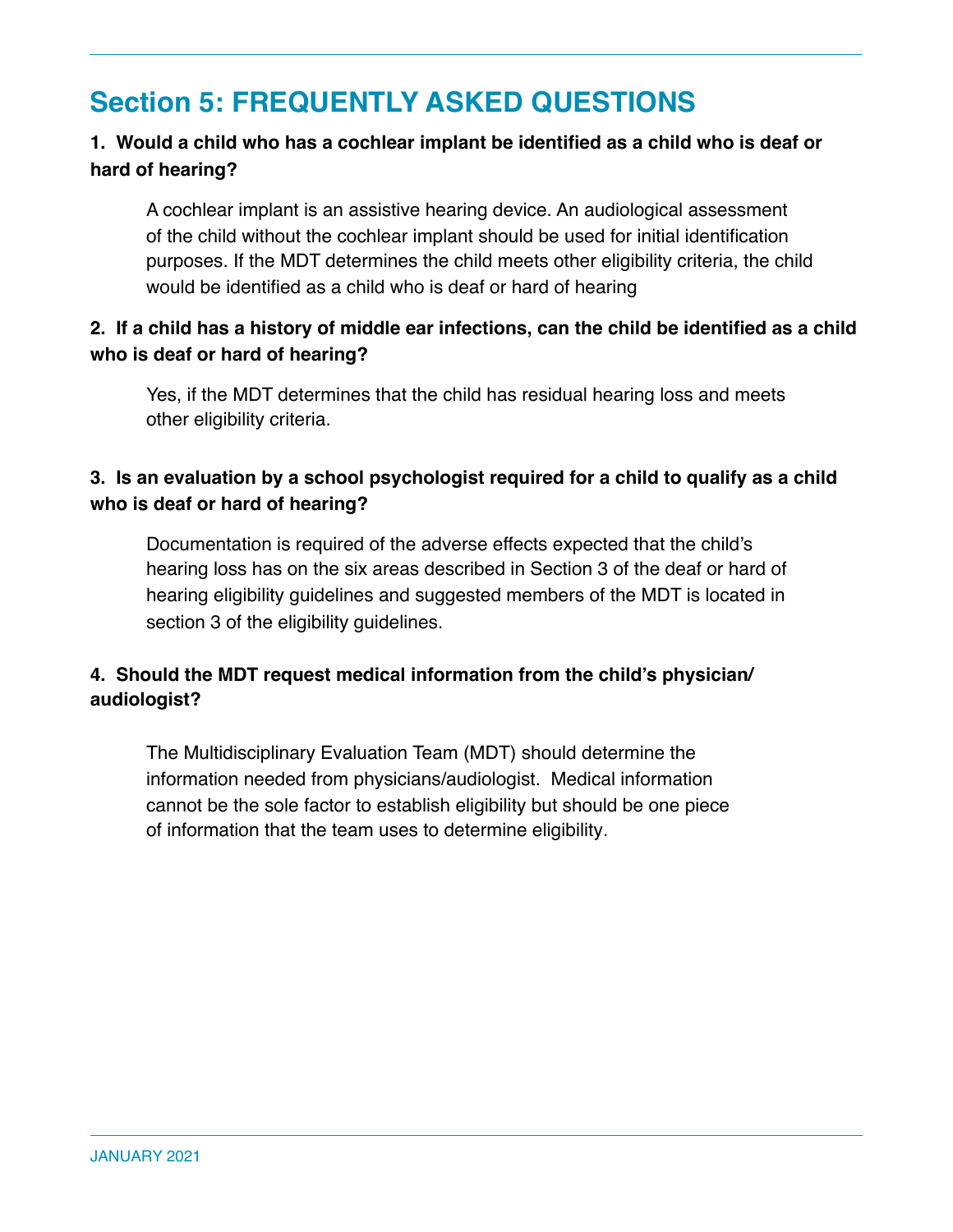# **Section 6: REFERENCES AND RESOURCES**

## **REFERENCES**

Hallahan, Daniel P., and James M. Kauffman. Exceptional Learning, 12<sup>th</sup> Edition. Boston: Allyn and Bacon, 2011.

Nebraska Department of Education. Rule 51: Regulations and Standards for Special Education Programs. Title 92, Nebraska Administrative Code, Chapter 51.

Office of Research Support and International Affairs (October 2014). Regional and National Summary Report of Data from the 2013-14 Annual Survey of Deaf and Hard of Hearing Children and Youth. Washington, DC: RSIA, Gallaudet University.

Tomblin JB, Harrison M, [Ambrose SE](https://academictree.org/csd/publications.php?pid=83441), Walker EA, Oleson JJ, **Moeller MP**. Language Outcomes in Young Children with Mild to Severe Hearing Loss. *Ear and Hearing*. 2015 Nov-Dec; 36(0 1): 76S–91S.

Tomblin JB, Oleson J, [Ambrose SE](https://academictree.org/csd/publications.php?pid=83441), Walker EA, McCreery RW, **Moeller MP** (2020) Aided Hearing Moderates the Academic Outcomes of Children with Mild to Severe Hearing Loss. Ear and Hearing.

#### **WEB SITES**

Alexander Graham Bell Association for Deaf and Hard of Hearing. www.agbell.org

American Hearing Research Foundation (AHRP) www.american-hearing.org

American Speech-Language-Hearing Association. www.asha.org

Better Hearing Institute www.betterhearing.org

Boys Town National Research Hospital (BTNRH), Center for Childhood Deafness, Language and Learning www.boystownhospital.org